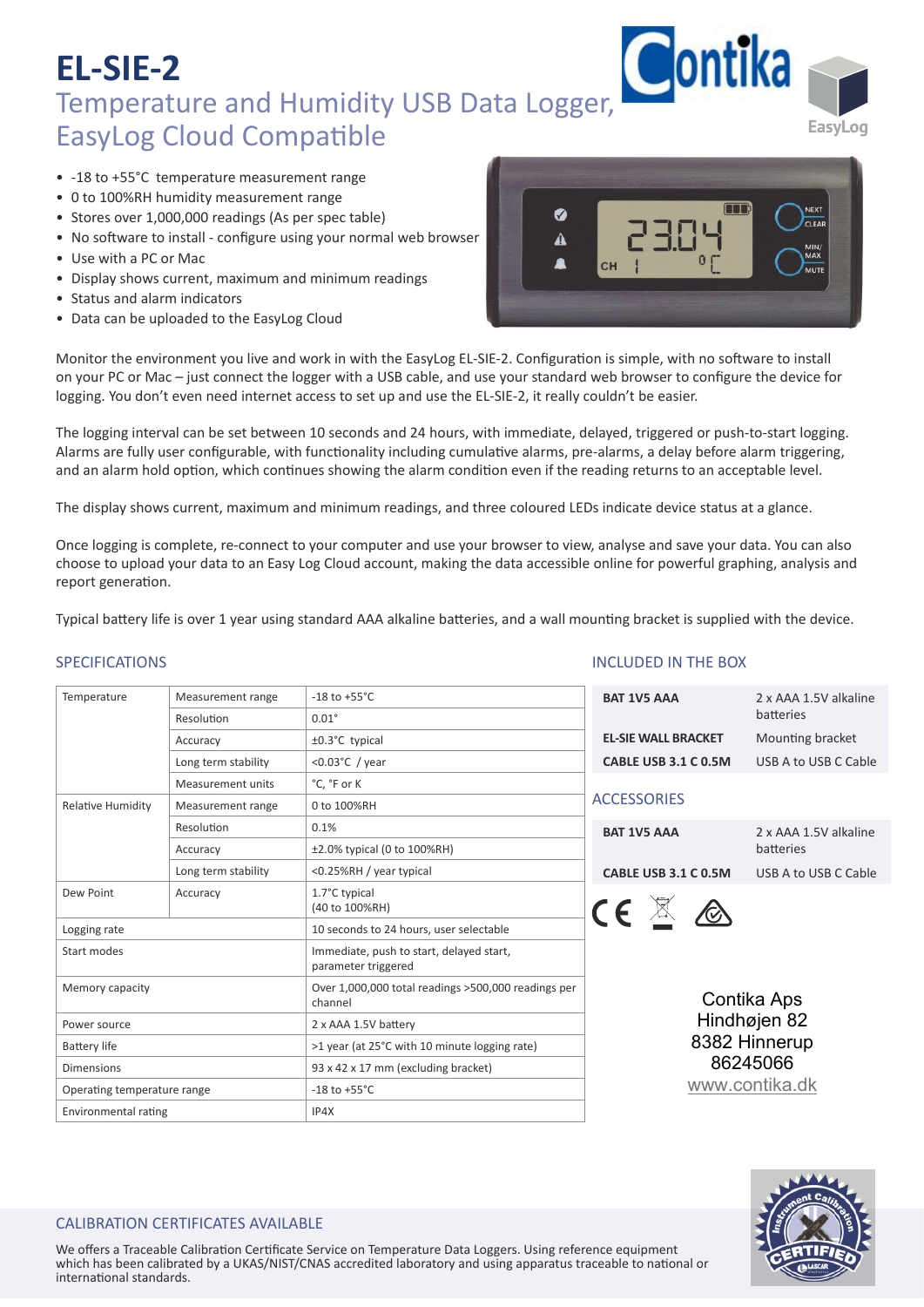

## NO SOFTWARE TO INSTALL

All the software needed to configure your EL-SIE-2, and view and analyse the data it logs, is contained within the product itself. Just connect the logger to your PC or Mac with a USB cable, open any web browser and in the address bar type "http://EasyLog.local". No internet connection is needed, and you can save this address in your bookmarks or favourites as normal.

The interface is easy to use and allows the following parameters to be configured:

- Logger and channel names
- Measurement units
- Logging rate and start mode
- Up to 16 separate alarms (high/low/pre-alarm/cumulative) with thresholds, delay and hold
- Display and LED indicator modes

Once the logger is running, you can plug it back into your computer and see the latest data, device status and the event log. You can also choose to stop the logger and change the configuration, or just let it continue logging.



#### EASYLOG CLOUD DATA STORAGE

Store your data securely, and make it available from any internet-connected PC or mobile device, with EasyLog Cloud. The EL‐SIE‐2 can upload logged data to the Cloud from your PC or Mac, making sharing and analysis easier than ever. For more information and to set up an account on EasyLog Cloud, visit www.easylogcloud.com.

**BU** Pole û  $\circ$  $\bigcirc$ 

 $900$ 



 $=$   $=$  $=$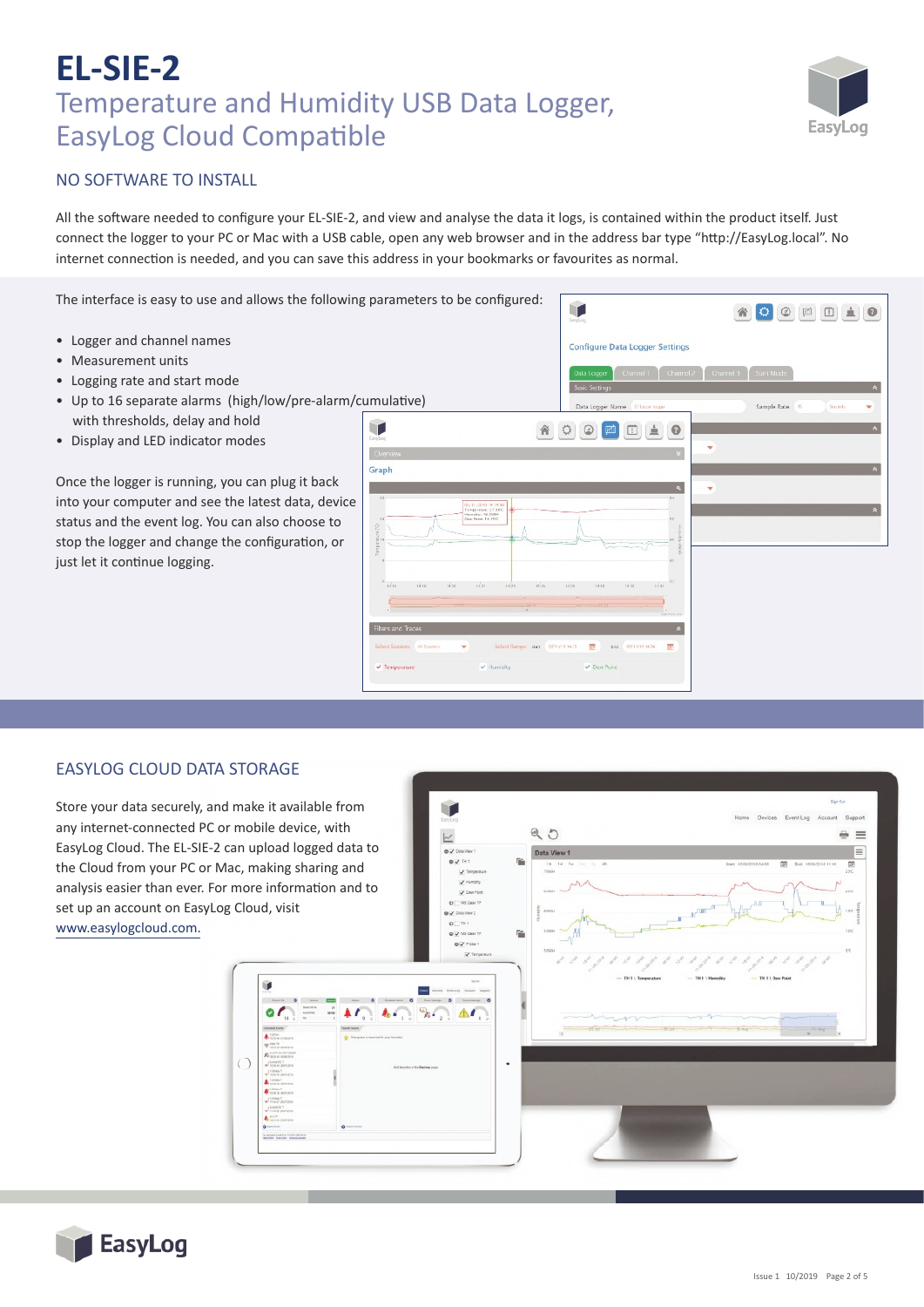

## DISPLAY STATUS INDICATION

The high-contrast LCD shows current, maximum and minimum readings, as well as alarm and logger status:



| <b>Display</b>                            | <b>Logger Status</b>       | Explanation                                                                                                                                    | <b>Display</b> | <b>Logger Status</b>    | Explanation                                                                                  |
|-------------------------------------------|----------------------------|------------------------------------------------------------------------------------------------------------------------------------------------|----------------|-------------------------|----------------------------------------------------------------------------------------------|
| U56                                       | <b>USB Connected</b>       | The logger is connected<br>via the USB cable                                                                                                   | <b>OOO</b>     | Logger Running          | The logger is still logging<br>but can be stopped by a<br>long press of the bottom<br>button |
| m<br>PUSH                                 | Push to Start              | The logger is set up for<br>Push to Start logging, a<br>long press of either<br>button will start logging                                      |                | Alarm Triggered         | An alarm is currently<br>active on the logger                                                |
| OO)<br>ďĽř                                | Delayed Start              | The logger is set up for<br>Delayed Start logging and<br>will automatically start<br>logging at the specified<br>time                          |                | <b>Cumulative Alarm</b> | A cumulative alarm is<br>active on the channel<br>currently being displayed                  |
| m<br><b>TR16</b>                          | <b>Triggered Start</b>     | The logger is set up for<br><b>Triggered Start logging</b><br>and will start logging as<br>soon as the specified<br>limit (either temperature, |                | High Alarm              | A high alarm is active on<br>the channel currently<br>being displayed                        |
|                                           |                            | humidity or pressure) is<br>reached                                                                                                            |                | Low Alarm               | A low alarm is active on<br>the channel currently                                            |
| ᲮᲩᲮᲮ<br>$A$ $\overline{1}$ $\overline{1}$ | Low Battery                | The batteries are low and<br>should be changed when<br>possible                                                                                |                | Held High Alarm         | being displayed<br>A high alarm is being held                                                |
| $\overline{\mathbf{m}}$<br>FULL<br>MEM    | <b>Memory Full</b>         | The memory is full and<br>logging has stopped                                                                                                  |                |                         | on the channel currently<br>being displayed                                                  |
| m<br>90<br>A ZMEM                         | Memory 90%                 | The memory is 90%<br>full, and data should<br>be downloaded when<br>possible                                                                   |                | <b>Held Low Alarm</b>   | A low alarm is being held<br>on the channel currently<br>being displayed                     |
| Œ<br>CAL)<br>17. IO<br>PNP I              | <b>Calibration Pending</b> | The calibration will expire<br>in < 30 days on the date<br>shown (can be DD/MM/<br>YYYY or MM/DD/YYYY)                                         |                | High Pre-alarm          | A high pre-alarm is active<br>on the channel currently<br>being displayed                    |
| <b>CAL</b><br>∆ 202                       | <b>Calibration Expired</b> | The calibration has<br>expired on the date<br>shown (can be DD/MM/<br>YYYY or MM/DD/YYYY)                                                      |                | Low Pre-alarm           | A low pre-alarm is active<br>on the channel currently<br>being displayed                     |

On power up, the LCD runs through a test sequence in which all elements are ac�vated and the LEDs light up and the sounder beeps.

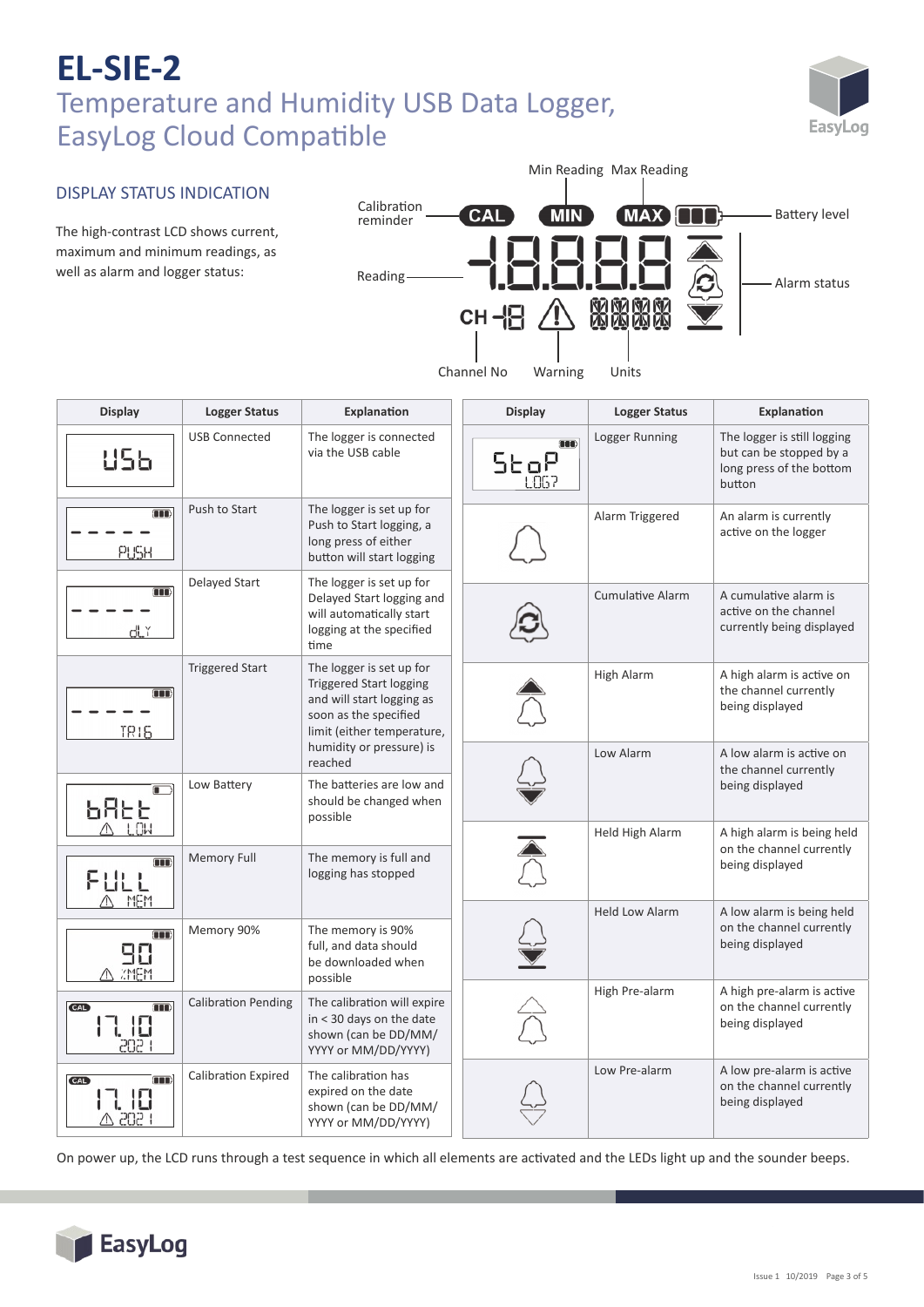

## LED STATUS INDICATION

The EL‐SIE‐2 has three LEDs to clearly indicate the status:

| <b>LEDs</b> | Sounder | <b>Status</b>                                                                                                                                    | <b>LEDs</b> | Sounder | <b>Status</b>                                       |
|-------------|---------|--------------------------------------------------------------------------------------------------------------------------------------------------|-------------|---------|-----------------------------------------------------|
| Flashing    | Off     | Logger in operation, no<br>alarms or warnings                                                                                                    | Flashing    | Active  | Alarm / Memory Full /<br><b>Calibration Expired</b> |
| Flashing    | Off     | Logger primed but not<br>yet logging / Pre-alarm<br>/ Memory 90% Full /<br><b>Calibration Pending</b><br>(check display for<br>specific warning) | Slow Flash  | Off     | <b>Battery Low</b>                                  |

## BUTTON FUNCTIONS

The two buttons are used to navigate between display screens and control other functions, some of which also create a record in an Event Log, which can be viewed using the web browser.

| <b>Screen</b>                  | <b>Button</b> | <b>Press</b> | <b>Function</b>                                                                                                  | <b>Event Recorded</b>    |
|--------------------------------|---------------|--------------|------------------------------------------------------------------------------------------------------------------|--------------------------|
| <b>USB</b>                     | n/a           | n/a          | n/a                                                                                                              | n/a                      |
| Push to Start                  | Any           | Long         | <b>Start logging</b>                                                                                             | n/a                      |
| <b>Triggered Start</b>         | n/a           | n/a          | n/a                                                                                                              | n/a                      |
| Delayed Start                  | n/a           | n/a          | n/a                                                                                                              | n/a                      |
| $Channel -$<br>Current reading | Top           | Short        | Move to next channel or STOP LOG                                                                                 | n/a                      |
|                                |               | Long         | Clear alarm hold for all channels                                                                                | <b>Clear Held Alarms</b> |
|                                | Bottom        | Short        | Show Min reading for this channel                                                                                | n/a                      |
|                                |               | Long         | Mute alarm sounder                                                                                               | Mute Alarm               |
| $Channel -$<br>Min reading     | Top           | Short        | Show Min reading for next channel or STOP<br>LOG                                                                 | n/a                      |
|                                |               | Long         | Reset Max/Min reading for all channels                                                                           | Clear Max/Min            |
|                                | Bottom        | Short        | Show Max reading for this channel                                                                                | n/a                      |
|                                |               | Long         | Mute alarm sounder                                                                                               | Mute Alarm               |
| Channel-<br>Max reading        | Top           | Short        | Show Max reading for next channel or STOP<br>LOG                                                                 | n/a                      |
|                                |               | Long         | Reset Max/Min reading for all channels                                                                           | Clear Max/Min            |
|                                | Bottom        | Short        | Show current reading for this channel                                                                            | n/a                      |
|                                |               | Long         | Mute alarm sounder                                                                                               | Mute Alarm               |
| STOP LOG?                      | Top           | Short        | Move to Channel 1 (or Warning Screen), also<br>generates an Audit Mark when cycling back<br>through to Channel 1 | <b>Audit Mark</b>        |
|                                | <b>Bottom</b> | Long         | Stop logging, returns to Push to Start                                                                           | n/a                      |
| <b>Warning Screen</b>          | Any           | Short        | Move to next warning or Channel 1                                                                                | n/a                      |

If the display mode is set to Button Press, pressing any button wakes the display up, after which it operates as described above.